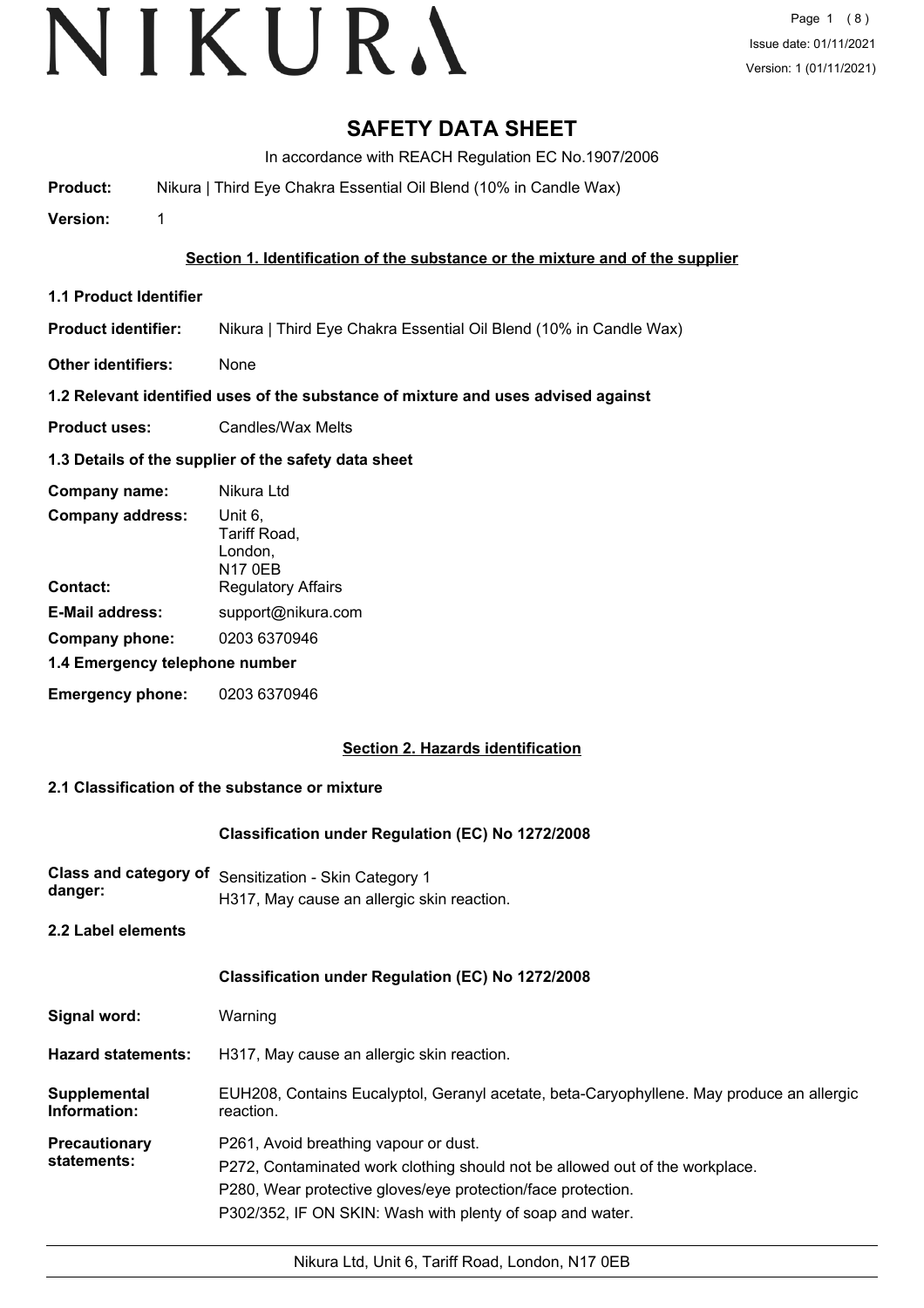# **SAFETY DATA SHEET**

In accordance with REACH Regulation EC No.1907/2006 **Product:** Nikura | Third Eye Chakra Essential Oil Blend (10% in Candle Wax) **Version:** 1 P333/313, If skin irritation or rash occurs: Get medical advice/attention. P363, Wash contaminated clothing before reuse. P501, Dispose of contents/container to approved disposal site, in accordance with local regulations. **Pictograms: Other hazards:** None **2.3 Other hazards**

# **Section 3. Composition / information on ingredients**

# **3.2 Mixtures**

# **Contains:**

| <b>Name</b>        | <b>CAS</b> | <b>EC</b> | <b>REACH Registration</b><br>No. | $\%$  | <b>Classification for</b><br>(CLP) 1272/2008                          |
|--------------------|------------|-----------|----------------------------------|-------|-----------------------------------------------------------------------|
| Linalyl acetate    | 115-95-7   | 204-116-4 |                                  | 3.15% | Skin Irrit, 2-Skin Sens.<br>1B;H315-H317,-                            |
| Linalool           | l78-70-6   | 201-134-4 |                                  | 1.14% | Skin Irrit. 2-Eye Irrit. 2-<br>Skin Sens. 1B;H315-<br>lH317-H319.-    |
| beta-Caryophyllene | 87-44-5    | 201-746-1 |                                  | 0.16% | Skin Sens. 1B-Asp.<br>Tox 1-Aquatic Chronic<br>4;H304-H317-H413,-     |
| Eucalyptol         | 470-82-6   | 207-431-5 |                                  | 0.14% | Flam. Lig. 3-Skin Sens.<br>1B:H226-H317.-                             |
| Geranyl acetate    | 105-87-3   | 203-341-5 |                                  | 0.10% | Skin Irrit, 2-Skin Sens.<br>1B-Aquatic Chronic 3;<br>H315-H317-H412.- |

# **Substances with Community workplace exposure limits:**

Not Applicable

**Substances that are persistent, bioaccumulative and toxic or very persistent and very bioaccumulative, greater than 0.1%:**

Not Applicable

#### **Section 4. First-aid measures**

# **4.1 Description of first aid measures**

| Inhalation:   | Remove from exposure site to fresh air, keep at rest, and obtain medical attention.          |
|---------------|----------------------------------------------------------------------------------------------|
| Eye exposure: | Flush immediately with water for at least 15 minutes. Contact physician if symptoms persist. |

Nikura Ltd, Unit 6, Tariff Road, London, N17 0EB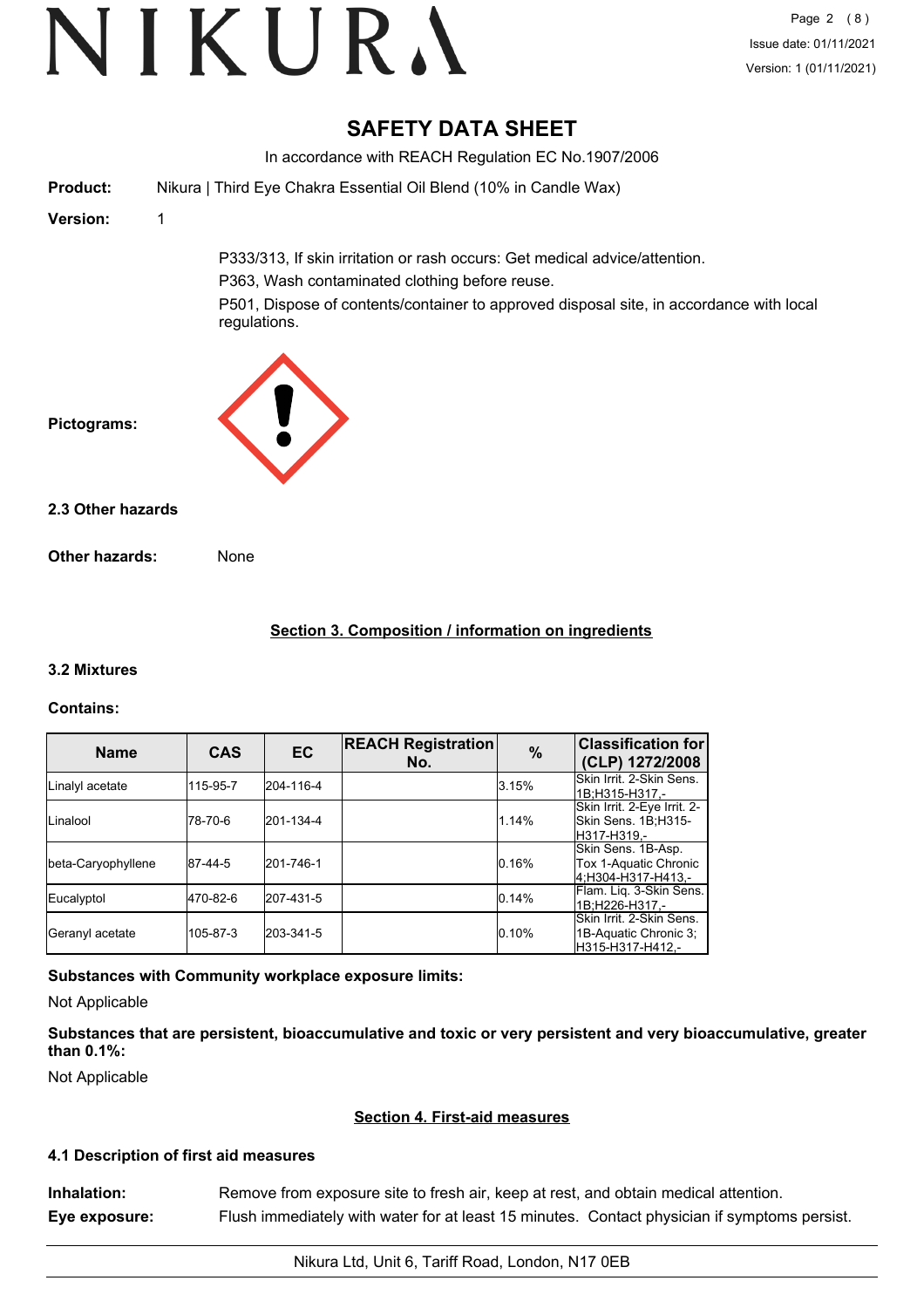Page 3 (8) Issue date: 01/11/2021 Version: 1 (01/11/2021)

# **SAFETY DATA SHEET**

In accordance with REACH Regulation EC No.1907/2006

**Product:** Nikura | Third Eye Chakra Essential Oil Blend (10% in Candle Wax)

**Version:** 1

**Skin exposure:** IF ON SKIN: Wash with plenty of soap and water. **Ingestion:** Rinse mouth with water and obtain medical attention.

### **4.2 Most important symptoms and effects, both acute and delayed**

May cause an allergic skin reaction.

#### **4.3 Indication of any immediate medical attention and special treatment needed**

None expected, see Section 4.1 for further information.

# **SECTION 5: Firefighting measures**

#### **5.1 Extinguishing media**

Suitable media: Carbon dioxide, Dry chemical, Foam.

#### **5.2 Special hazards arising from the substance or mixture**

In case of fire, may be liberated: Carbon monoxide, Unidentified organic compounds.

#### **5.3 Advice for fire fighters:**

In case of insufficient ventilation, wear suitable respiratory equipment.

#### **Section 6. Accidental release measures**

#### **6.1 Personal precautions, protective equipment and emergency procedures:**

Avoid inhalation. Avoid contact with skin and eyes. See protective measures under Section 7 and 8.

#### **6.2 Environmental precautions:**

Keep away from drains, surface and ground water, and soil.

#### **6.3 Methods and material for containment and cleaning up:**

Remove ignition sources. Provide adequate ventilation. Avoid excessive inhalation of vapours. Contain spillage immediately by use of sand or inert powder. Dispose of according to local regulations.

#### **6.4 Reference to other sections:**

Also refer to sections 8 and 13.

# **Section 7. Handling and storage**

#### **7.1 Precautions for safe handling:**

Keep away from heat, sparks, open flames and hot surfaces. - No smoking. Use personal protective equipment as required. Use in accordance with good manufacturing and industrial hygiene practices. Use in areas with adequate ventilation Do not eat, drink or smoke when using this product.

Nikura Ltd, Unit 6, Tariff Road, London, N17 0EB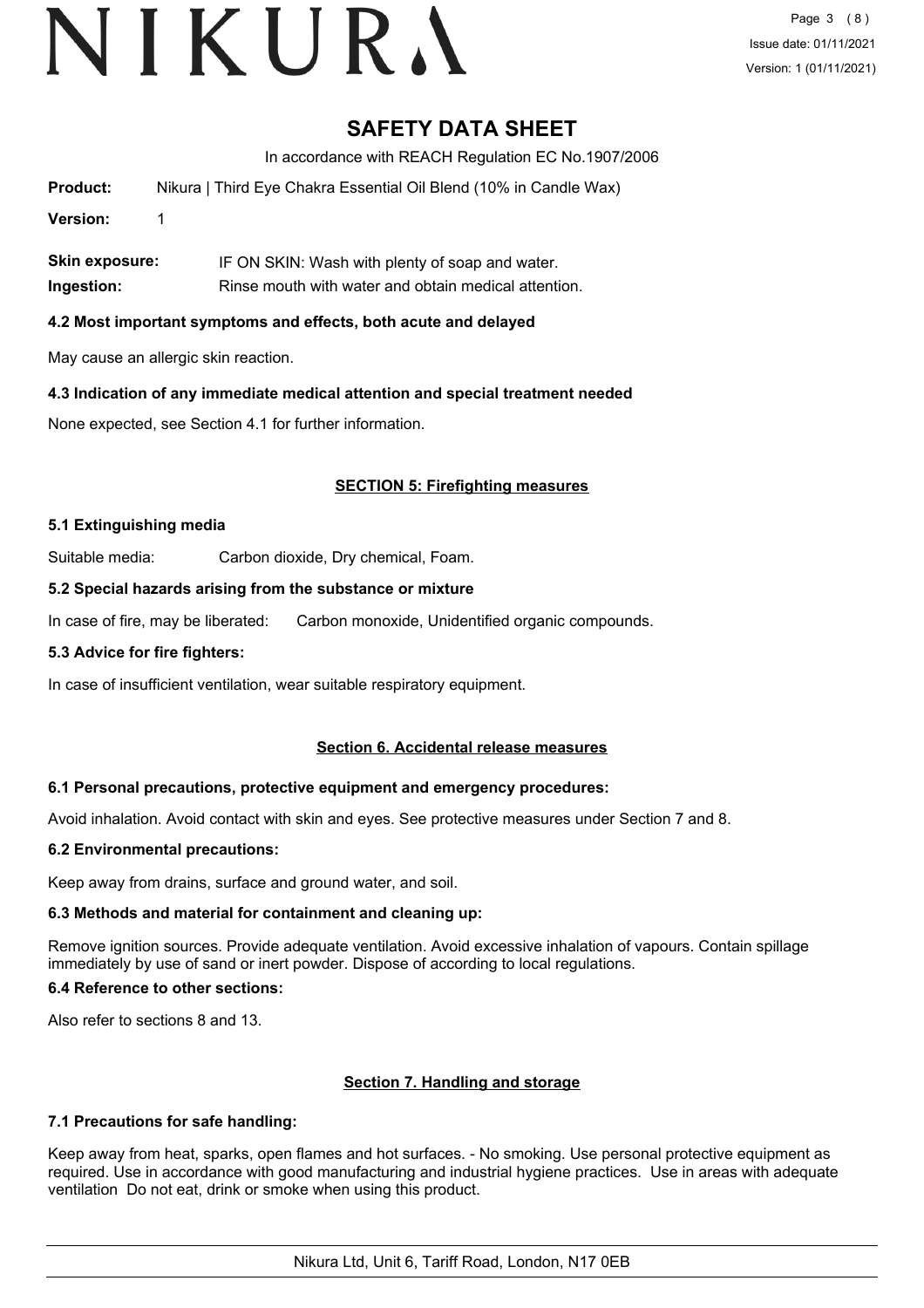# **SAFETY DATA SHEET**

In accordance with REACH Regulation EC No.1907/2006

**Product:** Nikura | Third Eye Chakra Essential Oil Blend (10% in Candle Wax)

**Version:** 1

**7.2 Conditions for safe storage, including any incompatibilities:**

Store in a well-ventilated place. Keep container tightly closed. Keep cool. Ground/bond container and receiving equipment. Use explosion-proof electrical, ventilating and lighting equipment. Use only non-sparking tools. Take precautionary measures against static discharge.

#### **7.3 Specific end use(s):**

Candles/Wax Melts: Use in accordance with good manufacturing and industrial hygiene practices.

#### **Section 8. Exposure controls/personal protection**

#### **8.1 Control parameters**

Workplace exposure limits: Not Applicable

#### **8.2 Exposure Controls**

#### **Eye / Skin Protection**

Wear protective gloves/eye protection/face protection

#### **Respiratory Protection**

Under normal conditions of use and where adequate ventilation is available to prevent build up of excessive vapour, this material should not require special engineering controls. However, in conditions of high or prolonged use, or high temperature or other conditions which increase exposure, the following engineering controls can be used to minimise exposure to personnel: a) Increase ventilation of the area with local exhaust ventilation. b) Personnel can use an approved, appropriately fitted respirator with organic vapour cartridge or canisters and particulate filters. c) Use closed systems for transferring and processing this material.

Also refer to Sections 2 and 7.

#### **Section 9. Physical and chemical properties**

#### **9.1 Information on basic physical and chemical properties**

| Appearance:                                   | Not determined                               |
|-----------------------------------------------|----------------------------------------------|
| Odour:                                        | Not determined                               |
| <b>Odour threshold:</b>                       | Not determined                               |
| pH:                                           | Not determined                               |
| Melting point / freezing point:               | Not determined                               |
| Initial boiling point / range:                | Not determined                               |
| <b>Flash point:</b>                           | > 200 °C                                     |
| <b>Evaporation rate:</b>                      | Not determined                               |
| Flammability (solid, gas):                    | Not determined                               |
| Upper/lower flammability or explosive limits: | Product does not present an explosion hazard |
| Vapour pressure:                              | Not determined                               |
| Vapour density:                               | Not determined                               |
| <b>Relative density:</b>                      | Not determined                               |
| Solubility(ies):                              | Not determined                               |
|                                               |                                              |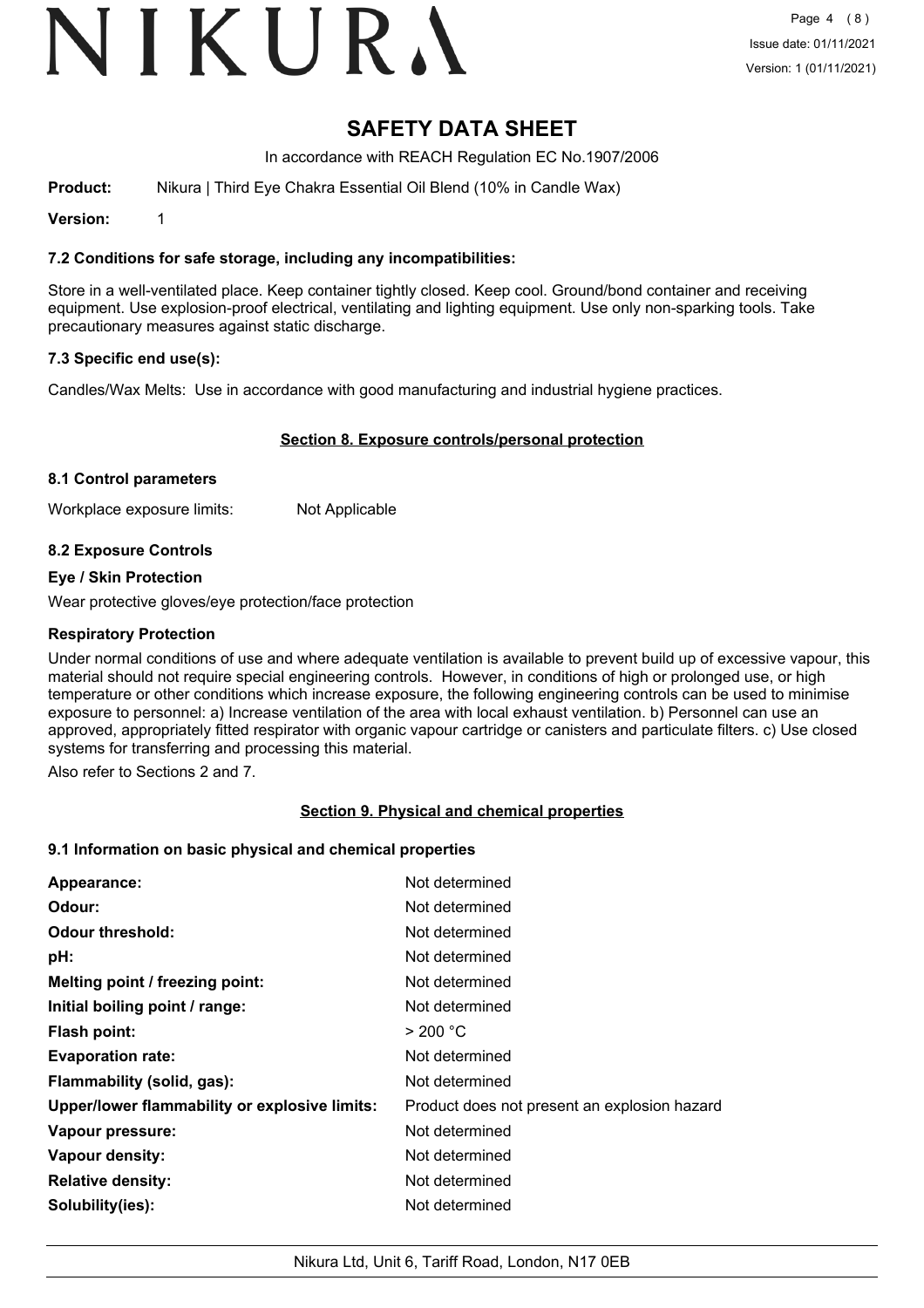Page 5 (8) Issue date: 01/11/2021 Version: 1 (01/11/2021)

# **SAFETY DATA SHEET**

In accordance with REACH Regulation EC No.1907/2006

**Product:** Nikura | Third Eye Chakra Essential Oil Blend (10% in Candle Wax)

**Version:** 1

| Partition coefficient: n-octanol/water: | Not determined |
|-----------------------------------------|----------------|
| <b>Auto-ignition temperature:</b>       | Not determined |
| <b>Decomposition temperature:</b>       | Not determined |
| Viscosity:                              | Not determined |
| <b>Explosive properties:</b>            | Not expected   |
| <b>Oxidising properties:</b>            | Not expected   |
|                                         |                |

**9.2 Other information:** None available

# **Section 10. Stability and reactivity**

#### **10.1 Reactivity:**

Presents no significant reactivity hazard, by itself or in contact with water.

#### **10.2 Chemical stability:**

Good stability under normal storage conditions.

#### **10.3 Possibility of hazardous reactions:**

Not expected under normal conditions of use.

#### **10.4 Conditions to avoid:**

Avoid extreme heat.

# **10.5 Incompatible materials:**

Avoid contact with strong acids, alkalis or oxidising agents.

# **10.6 Hazardous decomposition products:**

Not expected.

# **Section 11. Toxicological information**

# **11.1 Information on toxicological effects**

This mixture has not been tested as a whole for health effects. The health effects have been calculated using the methods outlined in Regulation (EC) No 1272/2008 (CLP).

| <b>Acute Toxicity:</b>                    | Based on available data the classification criteria are not met. |
|-------------------------------------------|------------------------------------------------------------------|
| <b>Acute Toxicity Oral</b>                | >5000                                                            |
| <b>Acute Toxicity Dermal</b>              | Not Applicable                                                   |
| <b>Acute Toxicity Inhalation</b>          | Not Available                                                    |
| <b>Skin corrosion/irritation:</b>         | Based on available data the classification criteria are not met. |
| Serious eye damage/irritation:            | Based on available data the classification criteria are not met. |
| <b>Respiratory or skin sensitisation:</b> | Sensitization - Skin Category 1                                  |
| Germ cell mutagenicity:                   | Based on available data the classification criteria are not met. |
| Carcinogenicity:                          | Based on available data the classification criteria are not met. |
| <b>Reproductive toxicity:</b>             | Based on available data the classification criteria are not met. |
| <b>STOT-single exposure:</b>              | Based on available data the classification criteria are not met. |
| <b>STOT-repeated exposure:</b>            | Based on available data the classification criteria are not met. |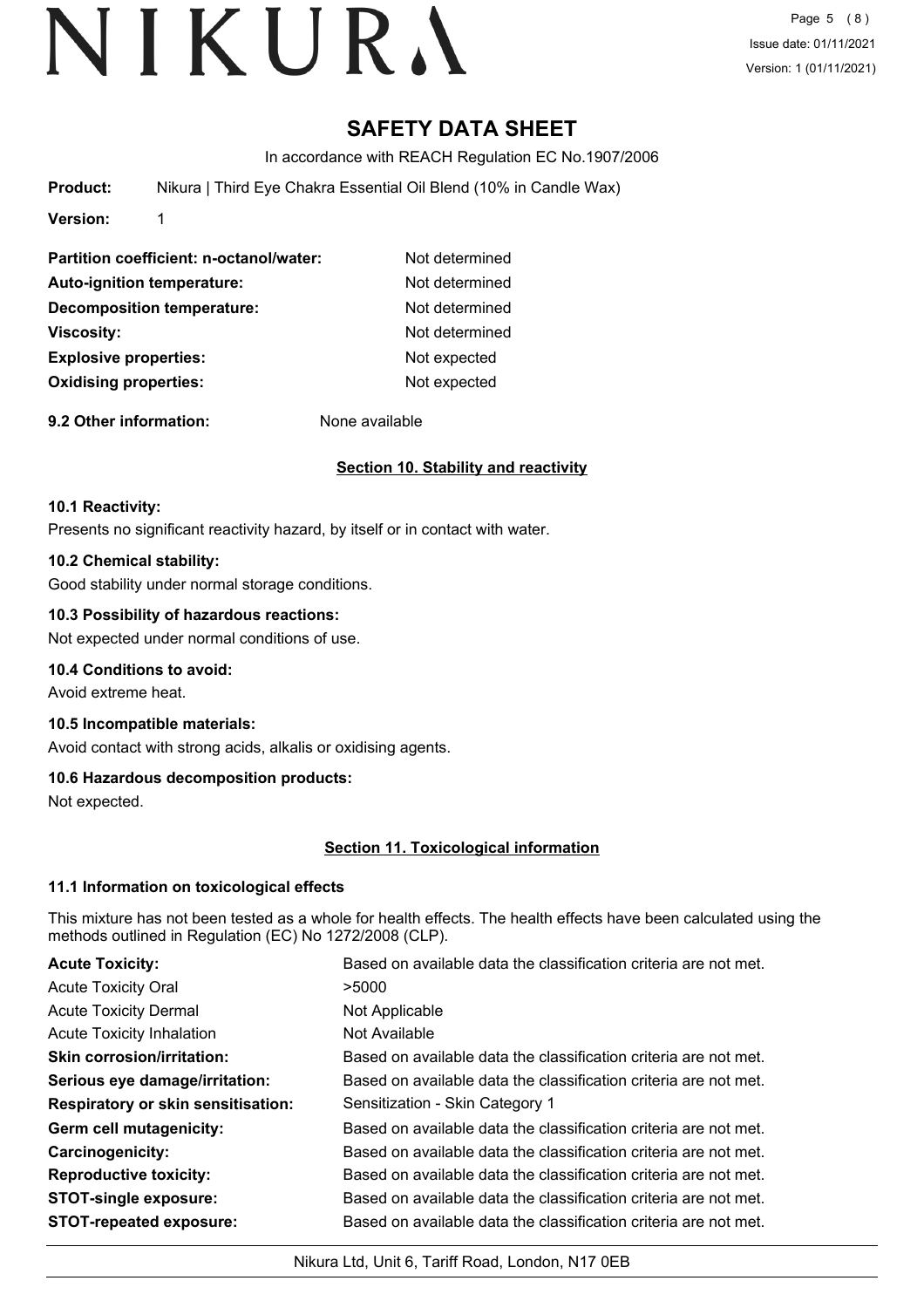Page 6 (8) Issue date: 01/11/2021 Version: 1 (01/11/2021)

# **SAFETY DATA SHEET**

In accordance with REACH Regulation EC No.1907/2006

**Product:** Nikura | Third Eye Chakra Essential Oil Blend (10% in Candle Wax)

**Version:** 1

Aspiration hazard: **Based on available data the classification criteria are not met.** 

# **Information about hazardous ingredients in the mixture**

Not Applicable

Refer to Sections 2 and 3 for additional information.

# **Section 12. Ecological information**

| 12.1 Toxicity:                      | Not available |
|-------------------------------------|---------------|
| 12.2 Persistence and degradability: | Not available |

**12.3 Bioaccumulative potential:** Not available

**12.4 Mobility in soil:** Not available

**12.5 Results of PBT and vPvB assessment:**

This substance does not meet the PBT/vPvB criteria of REACH, annex XIII.

**12.6 Other adverse effects:** Not available

# **Section 13. Disposal considerations**

# **13.1 Waste treatment methods:**

Dispose of in accordance with local regulations. Avoid disposing into drainage systems and into the environment. Empty containers should be taken to an approved waste handling site for recycling or disposal.

# **Section 14. Transport information**

| 14.1 UN number:                    | Not classified                              |
|------------------------------------|---------------------------------------------|
| 14.2 UN Proper Shipping Name:      |                                             |
| 14.3 Transport hazard class(es):   | Not classified                              |
| <b>Sub Risk:</b>                   | Not classified                              |
| 14.4. Packing Group:               | Not classified                              |
| <b>14.5 Environmental hazards:</b> | Not environmentally hazardous for transport |
| 14.6 Special precautions for user: | None additional                             |
|                                    |                                             |

**14.7 Transport in bulk according to Annex II of MARPOL73/78 and the IBC Code:**

Not classified

# **Section 15. Regulatory information**

# **15.1 Safety, health and environmental regulations/legislation specific for the substance or mixture** None additional

# **15.2 Chemical Safety Assessment**

A Chemical Safety Assessment has not been carried out for this product.

# **Section 16. Other information**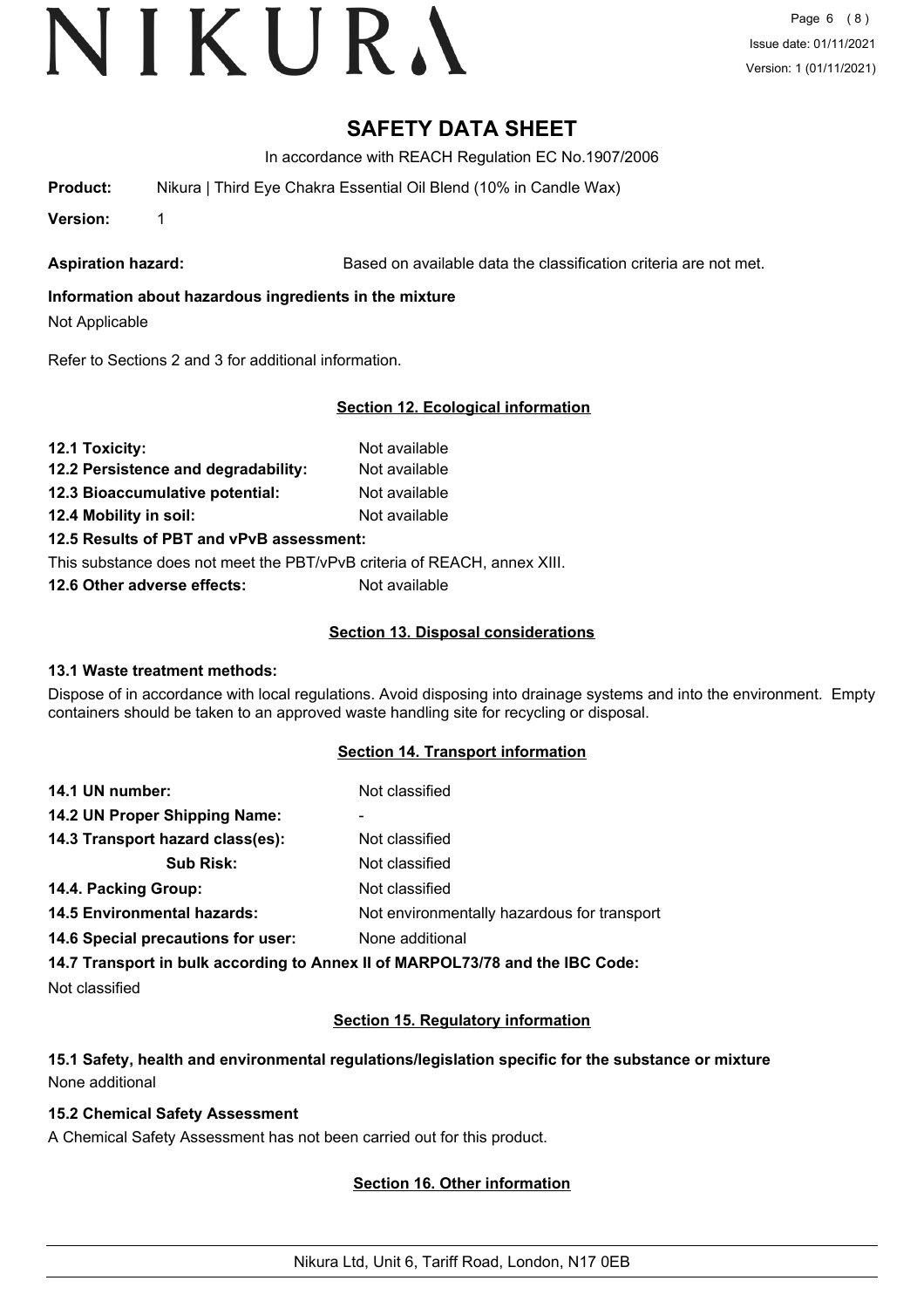Page 7 (8) Issue date: 01/11/2021 Version: 1 (01/11/2021)

# **SAFETY DATA SHEET**

In accordance with REACH Regulation EC No.1907/2006

| Product:                | Nikura   Third Eye Chakra Essential Oil Blend (10% in Candle Wax) |
|-------------------------|-------------------------------------------------------------------|
| Version:                |                                                                   |
| Concentration % Limits: | SS 1=31.71%                                                       |

**Total Fractional Values:** SS 1=3.15

**Key to revisions:**

Not applicable

### **Key to abbreviations:**

| <b>Abbreviation</b> | <b>Meaning</b>                                                                                                                     |
|---------------------|------------------------------------------------------------------------------------------------------------------------------------|
| Aquatic Chronic 3   | Hazardous to the Aquatic Environment - Long-term Hazard Category 3                                                                 |
| Aquatic Chronic 4   | Hazardous to the Aquatic Environment - Long-term Hazard Category 4                                                                 |
| Asp. Tox 1          | <b>Aspiration Hazard Category 1</b>                                                                                                |
| Eye Irrit. 2        | Eye Damage / Irritation Category 2                                                                                                 |
| Flam. Liq. 3        | Flammable Liquid, Hazard Category 3                                                                                                |
| H226                | Flammable liquid and vapour.                                                                                                       |
| H304                | May be fatal if swallowed and enters airways.                                                                                      |
| H315                | Causes skin irritation.                                                                                                            |
| H317                | May cause an allergic skin reaction.                                                                                               |
| H319                | Causes serious eye irritation.                                                                                                     |
| H412                | Harmful to aquatic life with long lasting effects.                                                                                 |
| H413                | May cause long lasting harmful effects to aquatic life.                                                                            |
| P210                | Keep away from heat, sparks, open flames and hot surfaces. - No smoking.                                                           |
| P233                | Keep container tightly closed.                                                                                                     |
| P240                | Ground/bond container and receiving equipment.                                                                                     |
| P241                | Use explosion-proof electrical, ventilating and lighting equipment.                                                                |
| P242                | Use only non-sparking tools.                                                                                                       |
| P243                | Take precautionary measures against static discharge.                                                                              |
| P261                | Avoid breathing vapour or dust.                                                                                                    |
| P <sub>264</sub>    | Wash hands and other contacted skin thoroughly after handling.                                                                     |
| P272                | Contaminated work clothing should not be allowed out of the workplace.                                                             |
| P273                | Avoid release to the environment.                                                                                                  |
| P <sub>280</sub>    | Wear protective gloves/eye protection/face protection.                                                                             |
| P301/310            | IF SWALLOWED: Immediately call a POISON CENTER or doctor/physician.                                                                |
| P302/352            | IF ON SKIN: Wash with plenty of soap and water.                                                                                    |
| P303/361/353        | IF ON SKIN (or hair): Remove/take off immediately all contaminated clothing. Rinse skin with water/shower.                         |
| P305/351/338        | IF IN EYES: Rinse cautiously with water for several minutes. Remove contact lenses, if present and easy to<br>do. Continue rinsing |
| P331                | Do not induce vomiting.                                                                                                            |
| P333/313            | If skin irritation or rash occurs: Get medical advice/attention.                                                                   |
| P337/313            | If eye irritation persists: Get medical advice/attention.                                                                          |
| P362                | Take off contaminated clothing and wash before reuse.                                                                              |
| P363                | Wash contaminated clothing before reuse.                                                                                           |
| P370/378            | In case of fire: Use carbon dioxide, dry chemical, foam for extinction.                                                            |